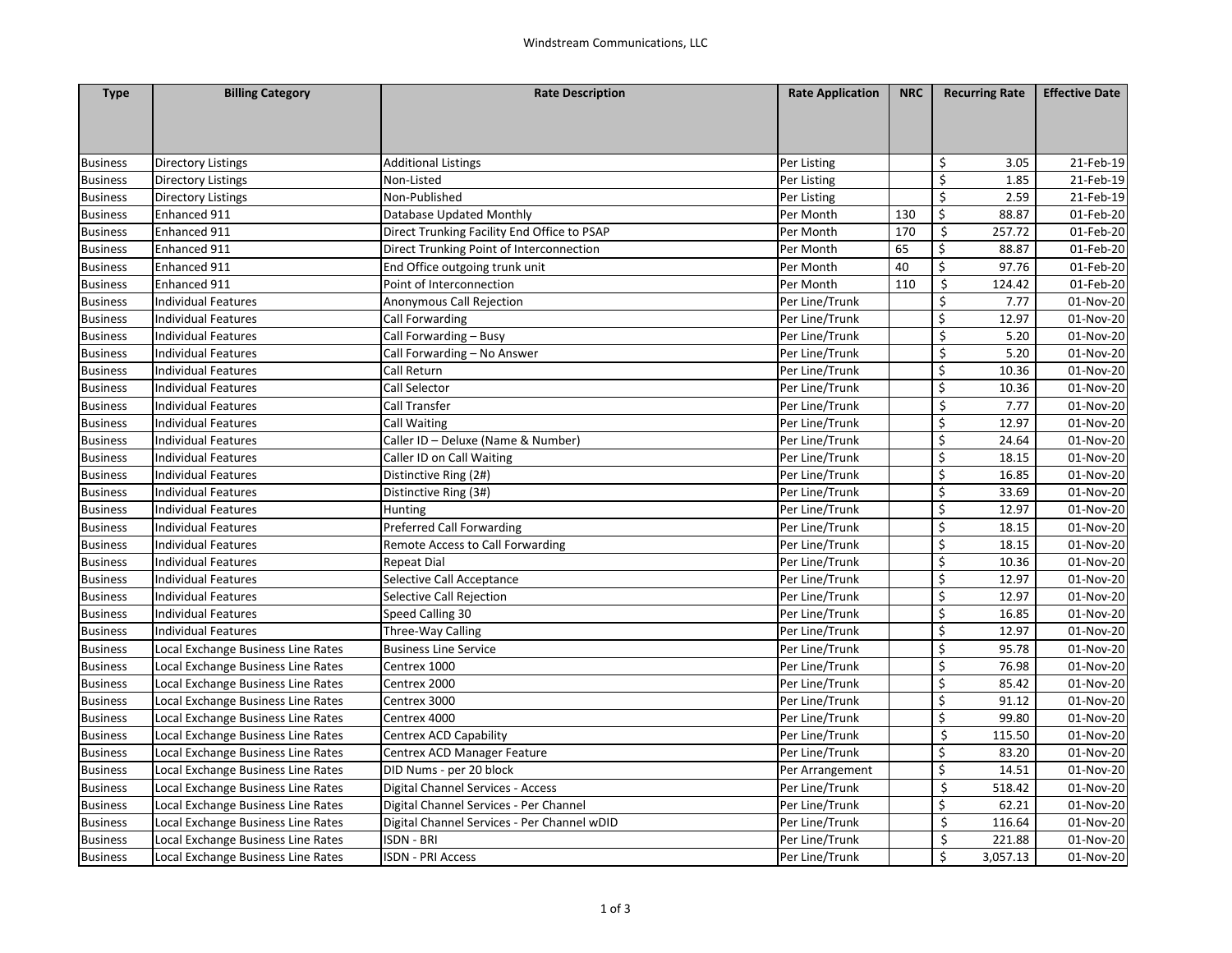| <b>Type</b>     | <b>Billing Category</b>            | <b>Rate Description</b>                                         | <b>Rate Application</b> | <b>NRC</b> | <b>Recurring Rate</b>     | <b>Effective Date</b> |
|-----------------|------------------------------------|-----------------------------------------------------------------|-------------------------|------------|---------------------------|-----------------------|
|                 |                                    |                                                                 |                         |            |                           |                       |
|                 |                                    |                                                                 |                         |            |                           |                       |
|                 |                                    |                                                                 |                         |            |                           |                       |
| <b>Business</b> | Local Exchange Business Line Rates | ISDN - PRI Back Up Channel                                      | Per Line/Trunk          |            | \$<br>129.61              | 01-Nov-20             |
| <b>Business</b> | Local Exchange Business Line Rates | <b>ISDN - PRI Per Channel</b>                                   | Per Line/Trunk          |            | \$<br>61.16               | 01-Nov-20             |
| <b>Business</b> | Local Exchange Business Line Rates | Key System Line                                                 | Per Line/Trunk          |            | Ś<br>103.69               | 01-Nov-20             |
| <b>Business</b> | Local Exchange Business Line Rates | PBX 2-way Trunk                                                 | Per Line/Trunk          |            | \$<br>103.69              | 01-Nov-20             |
| <b>Business</b> | Local Exchange Business Line Rates | PBX DID Trunk                                                   | Per Line/Trunk          |            | \$<br>168.49              | 01-Nov-20             |
| <b>Business</b> | <b>Local Operator Service</b>      | Calling Card - Customer Dial                                    | Per Call                |            | \$<br>9.63                | 01-Nov-20             |
| <b>Business</b> | Local Operator Service             | Calling Card - Operator Dialed                                  | Per Call                |            | \$<br>8.73                | 01-Nov-20             |
| <b>Business</b> | Local Operator Service             | Calling Card -Operator Must Dial                                | Per Call                |            | \$<br>8.73                | 01-Nov-20             |
| <b>Business</b> | <b>Local Operator Service</b>      | <b>Collect Calling</b>                                          | Per Call                |            | \$<br>11.38               | 01-Nov-20             |
| <b>Business</b> | <b>Local Operator Service</b>      | <b>Directory Assistance</b>                                     | Per Call                |            | \$<br>3.48                | 01-Nov-20             |
| <b>Business</b> | Local Operator Service             | General Assistance                                              | Per Call                |            | \$<br>3.48                | 01-Nov-20             |
| <b>Business</b> | <b>Local Operator Service</b>      | <b>Operator Dialed Surcharge</b>                                | Per Call                |            | \$<br>3.76                | 01-Nov-20             |
| <b>Business</b> | <b>Local Operator Service</b>      | Operator Interrupt                                              | Per Number              |            | \$<br>3.92                | 01-Nov-20             |
| <b>Business</b> | Local Operator Service             | Operator Verify                                                 | Per Call                |            | \$<br>2.75                | 01-Nov-20             |
| <b>Business</b> | <b>Local Operator Service</b>      | Payphone Surcharge                                              | Per Call                |            | \$<br>5.25                | 01-Nov-20             |
| <b>Business</b> | <b>Local Operator Service</b>      | Person-to-Person                                                | Per Call                |            | \$<br>17.48               | 01-Nov-20             |
| <b>Business</b> | <b>Local Operator Service</b>      | Sent Paid Non Coin/Station-to-Station                           | Per Call                |            | \$<br>17.48               | 01-Nov-20             |
| <b>Business</b> | Local Operator Service             | <b>Third Party</b>                                              | Per Call                |            | \$<br>17.48               | 01-Nov-20             |
| <b>Business</b> | <b>Service Charges</b>             | <b>Addition Of Special Access Line Features</b>                 | Per Service Order       |            | \$<br>8.75                | 01-Nov-20             |
| <b>Business</b> | Service Charges                    | Central Office Line Connection Charge                           | Per Line/Trunk          |            | \$<br>47.25               | 01-Nov-20             |
| <b>Business</b> | Service Charges                    | Service Order Charge                                            | Per Line/Trunk          |            | \$<br>25.00               | 11-Jul-06             |
| <b>Business</b> | <b>Service Charges</b>             | Subsequent Service Order Charge                                 | Per Line/Trunk          |            | $\overline{\xi}$<br>16.25 | 11-Jul-06             |
| <b>Business</b> | Service Charges                    | Visit Charge                                                    | Per Visit               |            | \$<br>27.00               | 11-Jul-06             |
| <b>Business</b> | Windstream 9-1-1 PS/ALI Service    | 60 Month Contract Monthly Charge - Up to 1,000 stations records | Per Month               |            | Ś<br>266.62               | 01-Feb-20             |
| <b>Business</b> | Windstream 9-1-1 PS/ALI Service    | per 100 records - 1001 to 2000 station records                  | Per Month               | 4750       | \$<br>21.34               | 01-Feb-20             |
| <b>Business</b> | Windstream 9-1-1 PS/ALI Service    | per 100 records - 2001 to 4000 station records                  | Per Month               | 5250       | \$<br>17.77               | 01-Feb-20             |
| <b>Business</b> | Windstream 9-1-1 PS/ALI Service    | per 100 records - 4001 or more                                  | Per Month               | 5750       | \$<br>14.22               | 01-Feb-20             |
| <b>Business</b> | Windstream 9-1-1 PS/ALI Service    | per 100 records - Up to 1,000 stations records                  | Per Month               | 4000       | \$<br>26.66               | 01-Feb-20             |
| Residential     | <b>Directory Listings</b>          | <b>Additional Listings</b>                                      | Per Listing             |            | \$<br>2.30                | 11-Jul-06             |
| Residential     | Directory Listings                 | Non-Listed                                                      | Per Listing             |            | \$<br>1.40                | 11-Jul-06             |
| Residential     | <b>Directory Listings</b>          | Non-Published                                                   | Per Listing             |            | \$<br>1.96                | 11-Jul-06             |
| Residential     | <b>Individual Features</b>         | Anonymous Call Rejection                                        | Per Line                |            | \$<br>3.00                | 11-Jul-06             |
| Residential     | Individual Features                | Call Forwarding                                                 | Per Line                |            | \$<br>3.00                | 11-Jul-06             |
| Residential     | <b>Individual Features</b>         | Call Forwarding - Busy                                          | Per Line                |            | \$<br>2.00                | 11-Jul-06             |
| Residential     | <b>Individual Features</b>         | Call Forwarding - No Answer                                     | Per Line                |            | Ś<br>2.00                 | 11-Jul-06             |
| Residential     | <b>Individual Features</b>         | Call Return                                                     | Per Line                |            | \$<br>4.00                | 11-Jul-06             |
| Residential     | <b>Individual Features</b>         | Call Selector                                                   | Per Line                |            | \$<br>2.75                | 11-Jul-06             |
| Residential     | <b>Individual Features</b>         | Call Transfer                                                   | Per Line                |            | Ś<br>3.00                 | 11-Jul-06             |
| Residential     | <b>Individual Features</b>         | Call Waiting                                                    | Per Line                |            | \$<br>4.00                | 11-Jul-06             |
| Residential     | <b>Individual Features</b>         | Caller ID - Deluxe (Name & Number)                              | Per Line                |            | \$<br>7.50                | 11-Jul-06             |
| Residential     | <b>Individual Features</b>         | Caller ID on Call Waiting                                       | Per Line                |            | Ś<br>6.00                 | 11-Jul-06             |